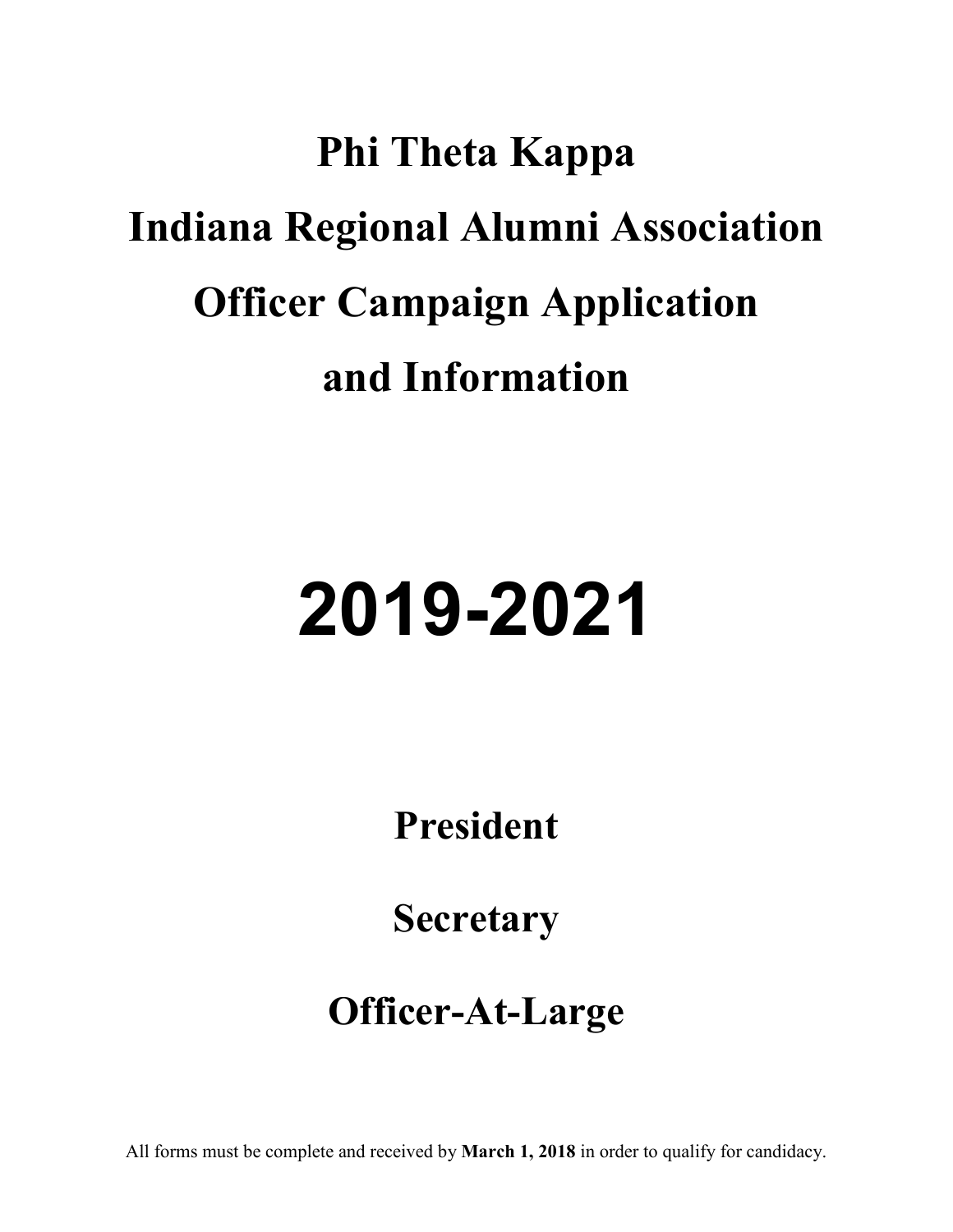#### **Candidate Eligibility**

All candidates must have completed an alumni membership application and fees must be current at the time of the election.

Any former student member or graduate member of Phi Theta Kappa may run for office.

#### **General Guidelines for Election of Indiana Regional Alumni Officers**

Election of alumni officers will be held at the annual Indiana Regional Convention. Candidates must submit a one-page biography on the form provided. Candidates must declare the office they seek on the application form and submit a brief article on what they plan to contribute as an alumni officer.

Candidates may distribute campaign materials throughout the Indiana Regional Convention.

Each candidate will have an opportunity to address the voting body prior to the election if they choose.

To be elected, nominees must be present at the Convention at which elections are held.

Alumni officer positions are two year terms.

Alumni officers may serve more than one term.

If no candidate has been nominated for an office prior to the election meeting, nominations may be made from the floor at the election meeting.

Elections will occur during the final business meeting of the Indiana Regional Convention.

Each active alumni member in attendance will have one vote for each open office.

The candidate receiving the greatest number of votes for an office is elected to that office. If voting results in a tie, a run-off election will be held between the top two candidates. If a tie vote occurs when only two candidates are running for an office, the voting will be repeated until one of the candidates receives a greater number of votes than the other.

The Installation of elected Alumni officers will take place during the Hallmark Awards Presentation during the annual Indiana Regional Convention. Officers will assume their duties upon completion of the installation ceremony.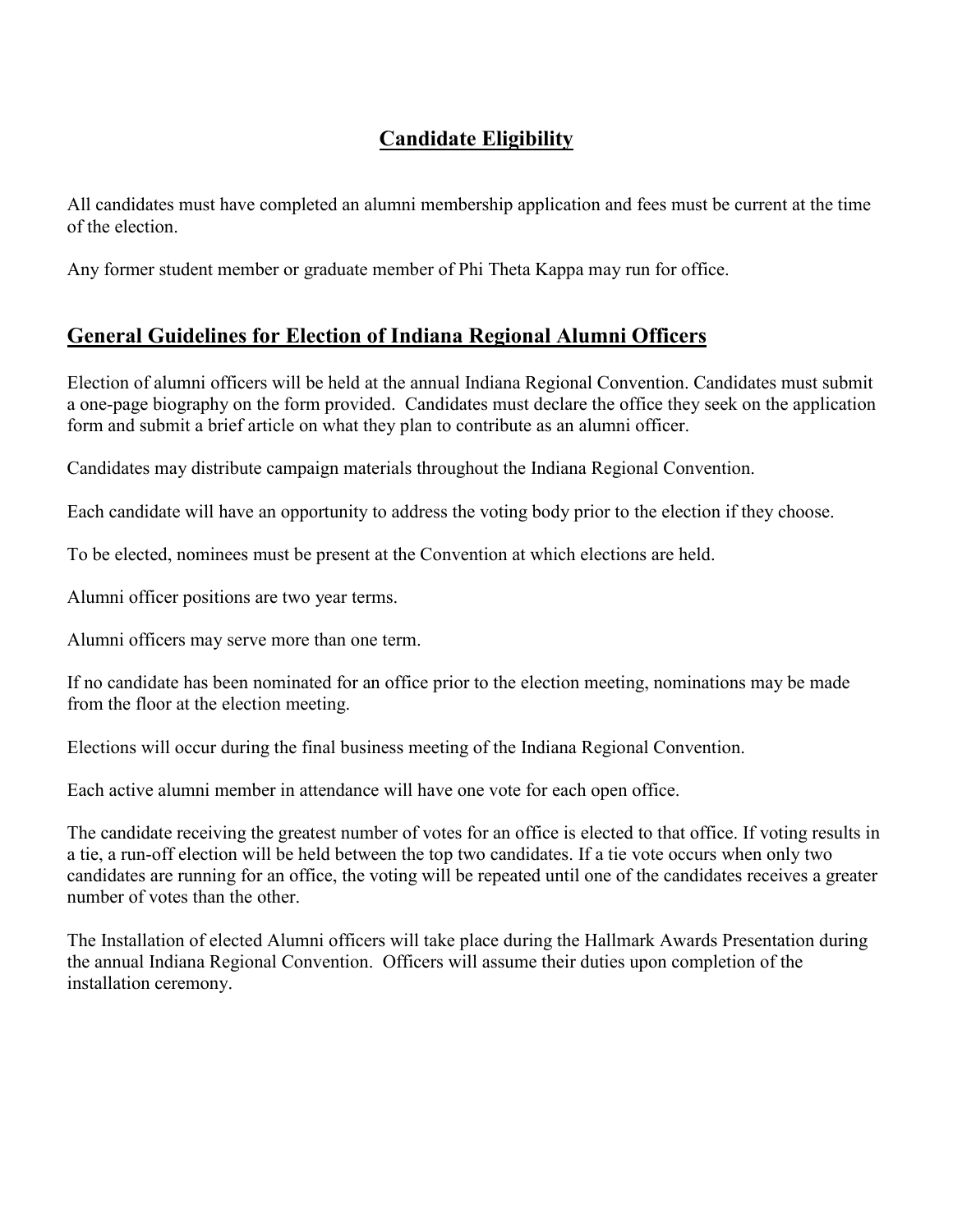#### **Indiana Regional Alumni Association**

#### **Mission Statement**

The Mission of the alumni association is to support the people, programs and priorities of the Phi Theta Kappa Society. Alumni have valuable contributions to make to Phi Theta Kappa. Through alumni support, the integrity of the Society's programs and services will be protected and new programs and services can be developed and offered in the future.

#### **Objectives**

- Stay abreast of Phi Theta Kappa programs and people through publications and the ptk.org website.
- \* Provide recognition to outstanding two-year college members and advisors.
- Assist two-year college chapters by providing or serving as speakers for programs.
- Provide financial support for two-year chapter members to attend regional and International conventions.
- Encourage businesses to provide funds and supplies to support two-year chapters.
- Work in collaborative activities with the two-year chapters to support the college and the community.
- Support the Society's two-year programs and people by contributing to Phi Theta Kappa's Scholarship and Special Program Funds.
- Serve as mentors to two-year chapter members preparing to transfer to senior institutions.
- Encourage the establishment of Phi Theta Kappa designated scholarships at senior institutions.
- Provide programs and materials designed to ease members' transfer from two-year college to the senior institution.
- $\bullet$  Provide other assistance when appropriate.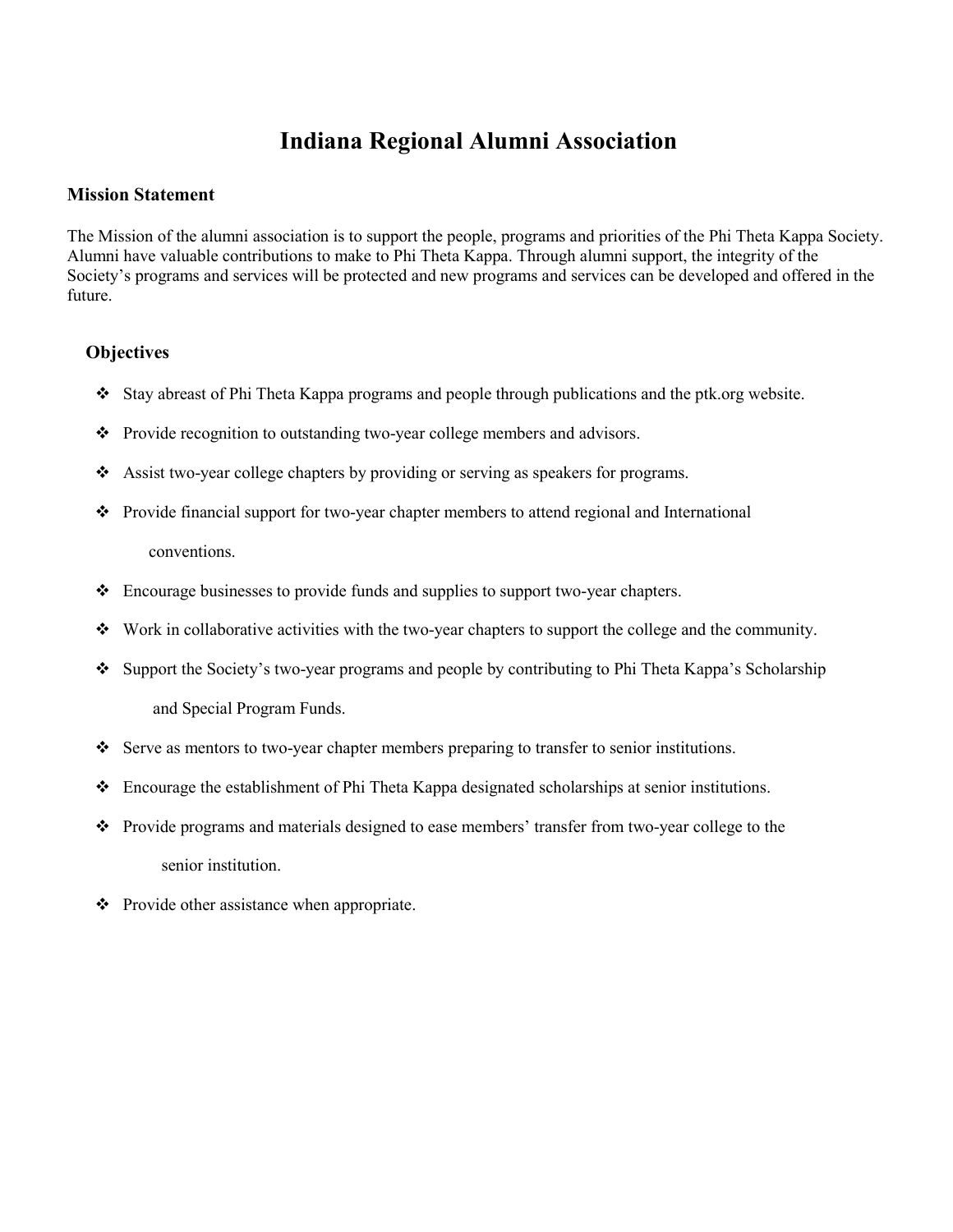To serve as an Alumni Officer is a privilege and an honor. With this honor come serious responsibilities which warrant careful consideration.

The Alumni Board shall consist of four (6) elected officers (President, Vice President of Communication, Vice President of Programming, Vice President of Finance, and 2 Officers at Large) and a minimum of one (1) Advisor.

Three Alumni Officers are elected each year (alternating offices) during the annual Indiana Regional Convention. The six officers each serve one 2-year term.

 $\triangleright$  .

#### **President (elected in odd years).** Shall:

- $\triangleright$  Preside over all Association meetings, enforce the by-laws, serve as a member of the Indiana Regional Executive Committee, and chair the Indiana Regional Alumni Association Executive Committee, appoint all necessary committees, and call any special meetings.
- $\triangleright$  Vote only in case of a tie.
- $\triangleright$  Monitor Association committees.
- Following bi-yearly elections of the VP of Finance, call for an audit of the Association's financial books.
- $\triangleright$  If the President is not able to be present at an Association meeting, the President shall designate one of the Vice-Presidents to preside. The President shall also perform any other duties assigned by the Alumni Association Advisors or the Regional Coordinator.

#### **Vice President (elected in even years).** Shall:

- $\triangleright$  In the absence of the President, serve as Acting President when designated by the President, serve as a member of the Alumni Executive Committee, be an ex-officio member of all committees, and perform other duties as assigned.
- Develop Association goals, develop and implement ways to increase membership and attendance at all Association meetings and events, develop, encourage, and oversee all leadership activities. Report available scholarships at each meeting, develop, implement, and oversee scholarships, awards, and initiatives for members of the Indiana Region of Phi Theta Kappa.
- $\triangleright$  Oversee the submission of Hallmark Award entries for the Association.

#### **Secretary (elected in odd years).** Shall:

- $\triangleright$  In the absence of the President, serve as Acting President when designated by the President, serve as a member of the Alumni Executive Committee, be an ex-officio member of all committees, and perform other duties as assigned.
- $\triangleright$  Keep and distribute records of all meetings in a timely manner, maintain a roster of members, handle all appropriate correspondence, maintain project reports submitted by Committee Chairs, be responsible for notification and election process.
- $\triangleright$  Maintain communication with the Regional Officers and Regional Coordinator with regard to an Alumni Corner in the Regional Newsletter and adhere to deadlines and guidelines regarding content in the Regional Newsletter which represents the Alumni Association.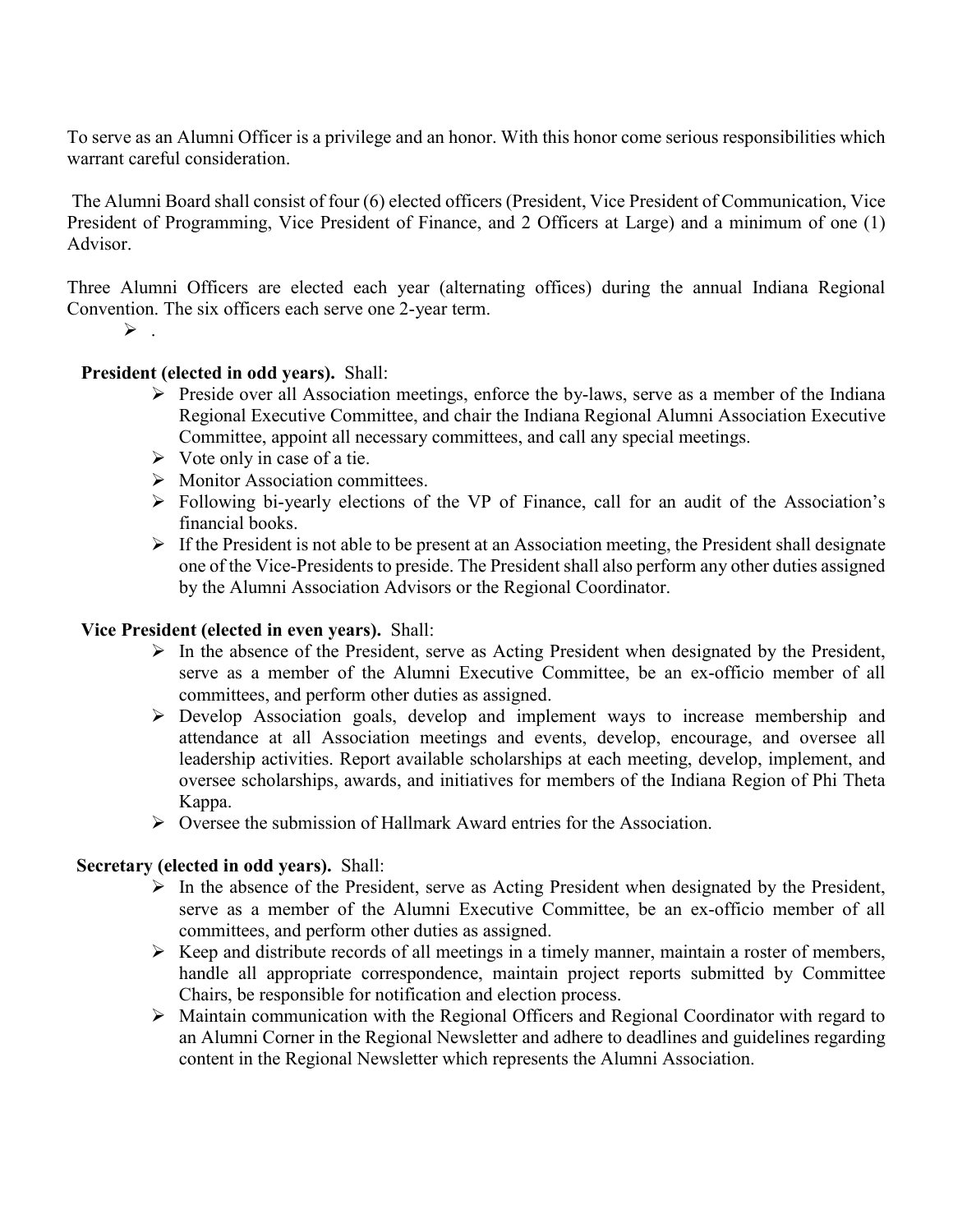#### **Treasurer (elected in odd years).** Shall:

- $\triangleright$  In the absence of the President, serve as Acting President when designated by the President, serve as a member of the Alumni Executive Committee, be an ex-officio member of all committees, and perform other duties as assigned.
- $\triangleright$  Collect fees, keep necessary financial records, make association expenditures, render regular reports to the membership as requested, submit financial records for the bi-yearly audit to the Audit Committee.

#### **Officers at Large. (1 elected in odd years, 1 elected in even years).** Shall:

 $\triangleright$  Serve as a member of the Executive Committee and perform other duties as assigned.

#### **All officers shall:**

- $\triangleright$  Abide by the rules of order for all meetings and activities as set for the by the President and/or Advisor(s).
- $\triangleright$  Assist with new member recruitment and activities.
- $\triangleright$  Actively promote Association meetings, activities and events.
- Maintain consistent communication among fellow Board and Association members.
- $\triangleright$  Contribute to the Indiana Region's newsletter, social media, and other outlets as requested by the President and/or Advisor(s).
- $\triangleright$  Assist their local chapters and chapters of the Indiana Region with their College Projects, Honors in Action Projects, and all other projects or activities as called upon.
- $\triangleright$  Represent the Association at chapter, campus, community, regional and international events.
- $\triangleright$  Assist with and ensure the fulfillment of the responsibilities of the other officers of the Board.

#### **Advisor(s).** Shall:

- $\triangleright$  Be a member of the faculty or staff of an Indiana college or university with an active Phi Theta Kappa chapter.
- $\triangleright$  Be appointed by the Regional Coordinator of the Indiana Region of Phi Theta Kappa.
- $\triangleright$  Perform all duties and responsibilities as prescribed by the International Headquarters of Phi Theta Kappa.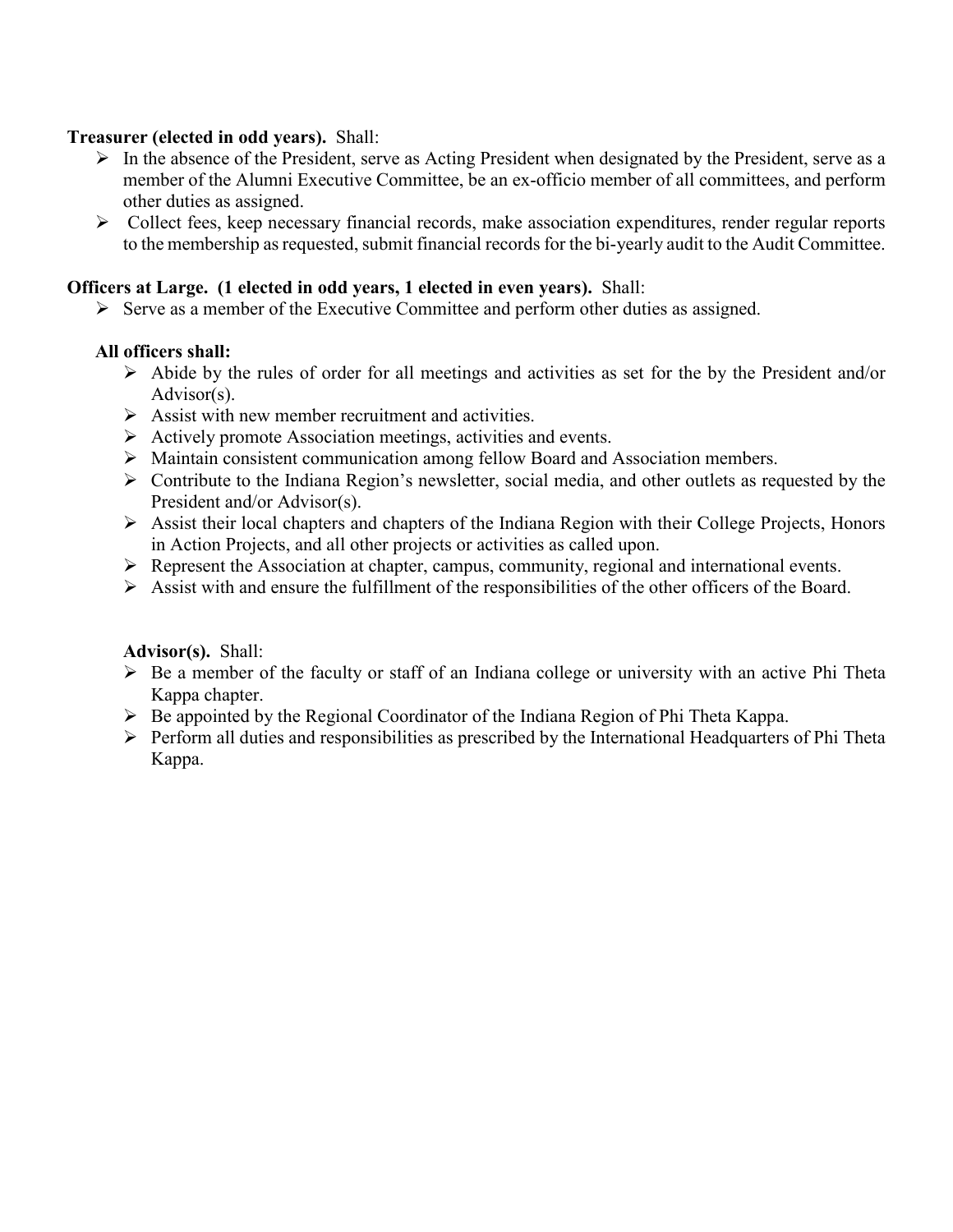#### **APPLICATION**

| Name:                                                                                                   |
|---------------------------------------------------------------------------------------------------------|
| Date of Community College Graduation:                                                                   |
| Candidate for office of:                                                                                |
| In the space below (or on one attached page), please describe how you plan to contribute to the Indiana |

In the space below (or on one attached page), please describe how you plan to contribute to the Indiana Region as an officer of the Alumni Association:

The completed application and bio page must be received by the current Indiana Regional Alumni Association President no later than March 8, 2019. Mail all materials to:

Rhonda Cantu 4301 South Cowan Rd Muncie IN 47302

Late or incomplete applications will NOT be accepted. Please direct any questions to Rhonda Cantu, rcantu1@ivytech.edu.